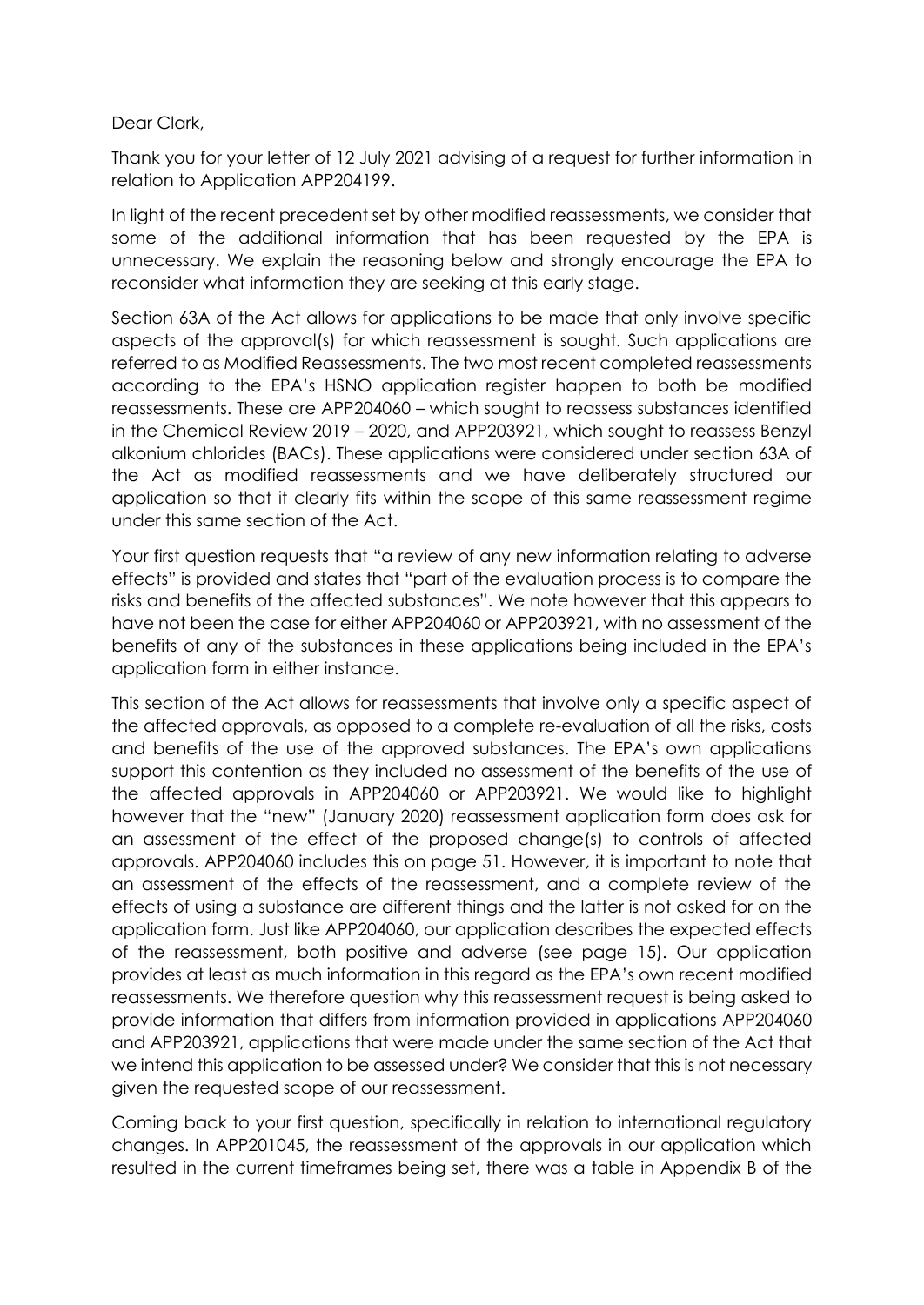application form which outlined on-label uses for each active by the US EPA, PMRA, EU and APVMA. We are happy to provide the EPA with an updated version of this.

In response to your second question, we have no opposition to the EPA making an application of their own accord to apply whatever outcome arises from our application to the other approvals for these actives which we have not requested be reassessed. However we have chosen not to do so as a result of the precedent set in the EPA's reassessment of paraquat. In that decision the EPA was of the opinion that unused approvals had no benefits associated with them but did carry an inherent risk. Whilst some of the groups involved in this application disagreed about these approvals posing such a risk, we have drafted our application to be consistent with this stance taken by the EPA.

Furthermore, none of the manufacturers of currently registered products have indicated a need to reformulate such that they might end up needing to use one of the other approvals not included in this reassessment, so we do not consider that the growers represented are likely to be affected by what happens to those approvals.

In relation to your third question, the proportion of registered substances relative to the number of approvals is not that unusual, but more importantly is irrelevant. You have mentioned that this might be an indication that there is decreasing reliance on these products.

We refer you to the grounds for reassessment application for our current reassessment (APP203975). In this we submitted to the decision-making committee confidential information demonstrating a decrease in the quantity of substances manufactured or imported into NZ and highlighted how this demonstrates that the overall risks of these substances has decreased as fewer are now being used. It was acknowledged that some of their benefits have also decreased as for some sectors and some specific control gaps, alternatives have been identified and adopted. The committee:

*"considered that, while the information provided appears to represent a change in volumes, this does not represent a significant change in the context of the previous reassessment decision, as there was an anticipation and an intention by the DMC that, over time, there would be a reduction in the use of the OPCs"*

Based on the DMC response we chose not to discuss this in our application as the committee indicated that they consider it irrelevant.

Your fourth question addresses critical uses. The groups making this application represent only the growers of the crops that regard the uses as critical. We have no opposition to only being able to use these products for critical uses, as it is for these uses precisely that we are seeking the extension of these approvals. We have listed only those critical uses which have no current alternatives or replacements in our application. We cannot speak for growers of other crops but note that there are other on-label uses that are not included in our application. We also understand that there are some label claims which were removed as part of MPIs reassessment of OPCs which occurred following the EPA assessment.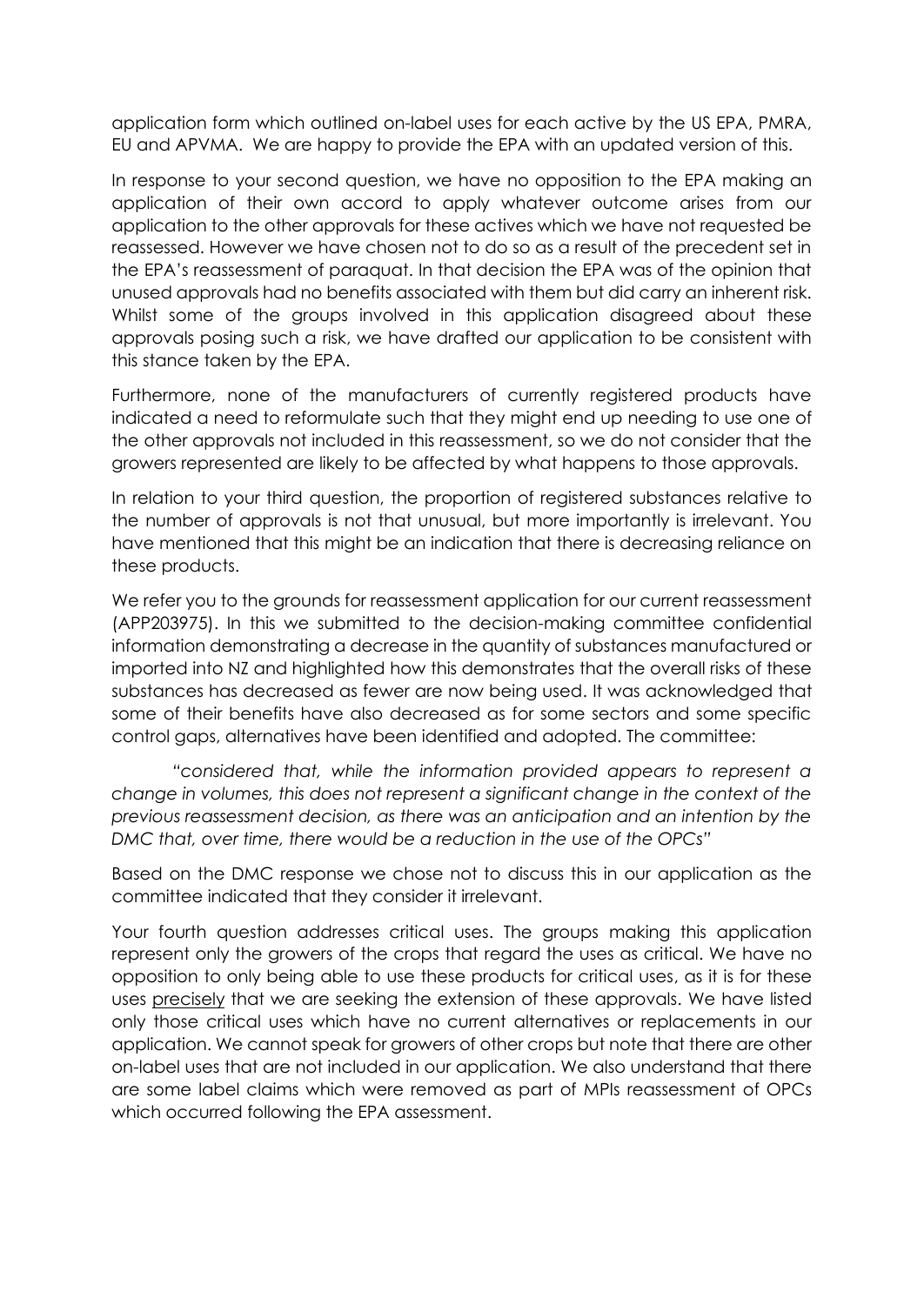Our application already addresses alternatives and the lack of success in finding them. This is in section 7 and information in the confidential appendices also relates to this.

If it would assist - we can re-do the critical use table in a way that more distinctly separates out which pests are a critical control gap for which particular crops?

Your fifth request relates to further information on the benefits of the three actives in question. We have already outlined the benefits in our application and they remain unchanged for the affected crops that still regard their use as critical. It is evident from the distinct lack of insecticides registered since the 2013 OPC reassessment and the unsuccessful efforts to find alternatives outlined in our application and confidential appendices that alternatives are **not** available and the control gaps we have outlined remain critical. Consequently, the benefits of these active ingredients to the crops making this application are the same as they were during the 2013 reassessment.

Your sixth question relates to Diazinon. A review of Diazinon is appropriate at this point because of the length of time it takes to discover and register a new control option. There is a candidate which has shown some promise (see the confidential appendices) as a replacement for some uses, but not all. However there is no clear path to overcoming the technical difficulties relating to ensuring the active ingredient remains viable in the soil.

As discussed in our application, supply of soon to be withdrawn products usually runs down 2 – 3 seasons before the ban takes effect. So whilst Diazinon remains approved into 2028, it will likely be in short supply from 2025/6 onwards (this is exacerbated currently due to shipping and logistic delays as a result of the global pandemic). A significant factor for our lack of confidence that a replacement for Diazinon will be identified, registered and available for growers to use by this date is the length of time and the increasing difficulty that the NZ regulatory process poses. The EPA is significantly slower at processing applications for both release and containment than they were around the time of the 2013 reassessment. As an example, Movento took about 10 months to be approved whereas Vayego took 2 years. Fontelis took about 8 months whereas Amicus took ~20 months. The changes to the way the EPA assess applications for containment approvals has also had a profound impact on the ability of crop protection companies to conduct research on new insecticide candidates.

The reality is that the regulatory environment for discovering, registering and introducing new crop protection products is slower and more expensive than in 2013 when the DMC decided on the current phaseout timeframes for Diazinon, Fenamiphos and Methamidophos products. We have not focused on this in our application as the purpose of our application is to keep these important tools available to growers until there are replacements available, and not to criticise EPA operational policy.

If the committee chose to extend Diazinon approvals by five years, but fenamiphos and methamidophos by 10 then that would still provide our industries with a greater opportunity to find replacement tools than is currently the case. We would consider this a positive outcome.